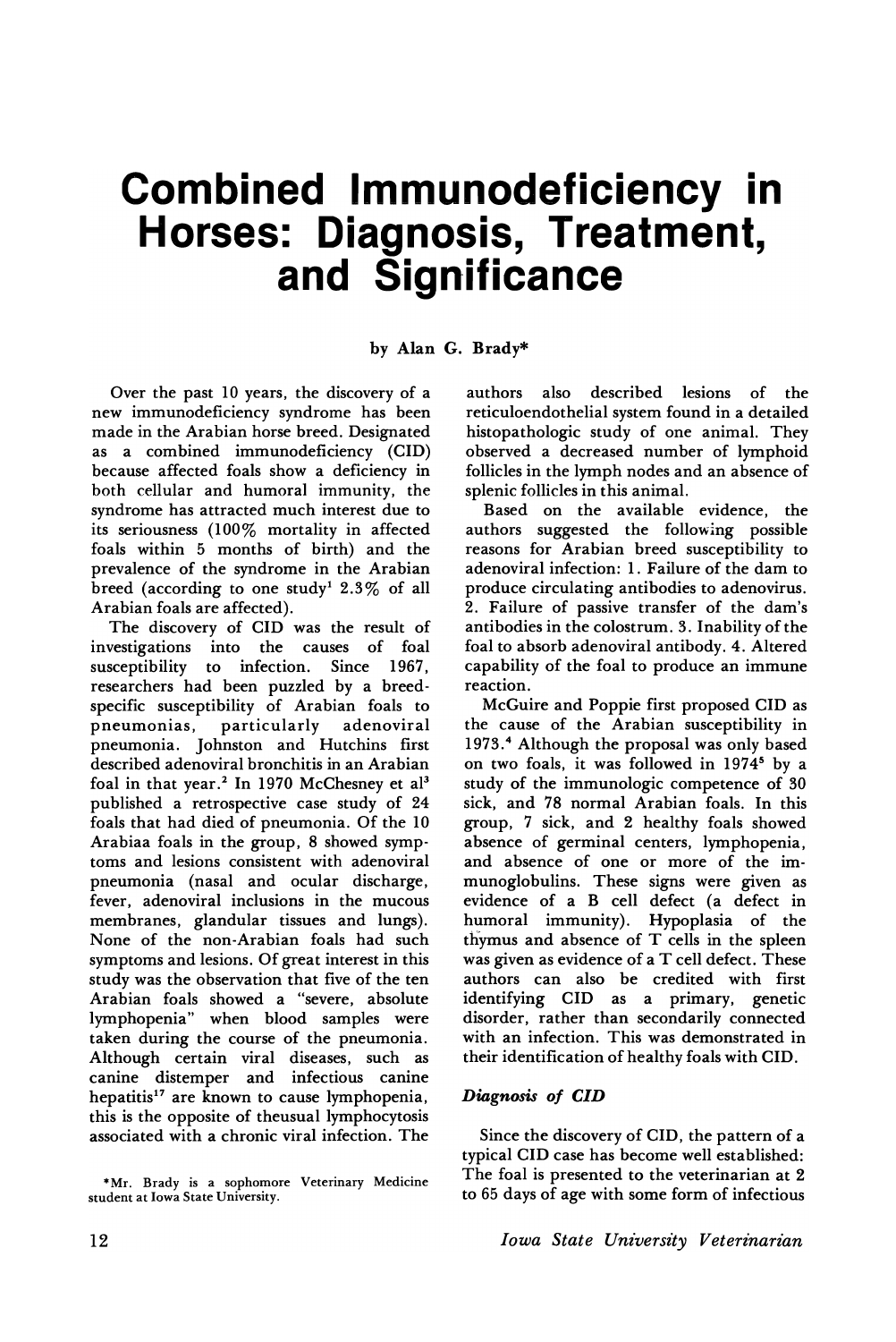disease (pneumonia, diarrhea, hepatitis, etc.). Massive antibiotic therapy may be tried, but it will have little effect. If the infection does regress, it will be followed by other infections until the foal dies. As noted above, no CID foal has been known to live longer than five months.<sup>1</sup> Because of the number of related disease conditons (described below) the disease course does not provide accurate diagnosis of CID. Accurate diagnosis requires the following evaluations:

- 1. *Differential leukocyte count.* Absolute numbers of lymphocytes have been found to be below 1000 cells per cubic millimeter in CID foals. <sup>10</sup> Normal equine blood contains between 1,050 and 7,000 lym-
- phocytes per cubic millimeter.<sup>17</sup><br>Immunoglobulin M conc 2. *Immunoglobulin* **M** *concentration.* Immunoglobulin M (lgM) is absent in the pre-suckle serum of CID foals. <sup>10</sup> As the CID foal absorbs colostral antibody, IgM levels will increase to a maximum level, then disappear within 36 days as the entirely maternal IgM is catabolized.
- 3. *Immunoglobulin A and G concentrations.* In the study cited<sup>10</sup> small amounts of IgG were found (.25 mg/ml as compared to 9.7 mg/ml found in the serum of normal foals) even when there was "CID and failure of transfer of Ig" in one foal. An earlier report by the same authors<sup>9</sup> states that CID foals are "incapable of synthesis" of IgG, IgA, and IgG  $(T)$ . The presence of IgG in the foal described in the later study may be due to a diminished, rather than a complete failure of, colostral antibody transfer.

Although the above tests are considered sufficient for practical diagnosis of CID,<sup>10</sup> several other tests have been established to demonstrate the defect in cellular immunity (not shown by any of the above tests) and to further demonstrate defects in humoral immunity:

*4. Selectz've stz'mulat'ion of T cells wz'th*  $ph$ <sup>y</sup>tohemagglutinin stimulates proliferation of T lymphocytes. It has been used to differentiate selective immunoglobulin combined immunodeficiency, since only unimpaired T lymphocytes will proliferate under the influence of PHA.<sup>6,9</sup> This phenomena can be quantitated in lymphocyte cell cultures derived from suspect animals. A deficit in immunoglobulins with a failure to respond to PHA would indicate combined immunodeficiency.

- 5. *Delayed hypersensitivity skin response.* This response is also mediated by T lymphocytes. Impairment of this response to an antigen to which the animal has been previously sensitized would also indicate a T cell deficit. <sup>6</sup>
- *6. Productz"on of specifz"c antz'bodz"es.* This is another measure of the humoral immunity system. Antibody titers following antigenic stimulation, or the titers of the so-called "natural" antibodies (such as those to rabbit red blood cells) can be determined. <sup>6</sup> This provides a measure of the animal's ability to mount an immune response to a specific antigen. This is something that quantitation of im-
- munoglobulins does not do.<br>Histo pathologic lesions. 7. *Histopathologic lesions*. Post-mortem diagnosis of CID could be of use in<br>identifying carrier mares and identifying carrier mares and stallions.1,3,11 As noted above, CID foals show an absence of germinal centers and follicles in the lymph nodes, and absence of splenic follicles. Recent, more detailed studies<sup>11</sup> have also revealed an absence of periarteriolar sheaths, thymic hypoplasia, and fatty infiltration of the thymus in CID foals.

## *Other Immune Deficiencies That Can Be confused With CID*

One reason for the number of tests developed for diagnosing CID is the existence of other, selective, immune deficiencies that give some, but not all, of the same .results in diagnostic tests. The following are three such immune deficiencies that have been described in foals:

1. Failure of passive transfer of colostral antibodies (FPT). FPT is believed to be the most common immunodeficiency disorder in foals.<sup>8</sup> It has no breed<br>specificity,<sup>9</sup> and may well be the and may well be predisposing factor in many foal deaths due to infection. This condition resembles CID in the foal's susceptibility to infection and low levels of immunoglobulins in affected foals before they are capable of synthesizing their own (within 24 days of birth'). FPT may be differentiated from CID by the normal lymphocyte count in FPT foals and normal function of Band T

*Issue No.1, 1978*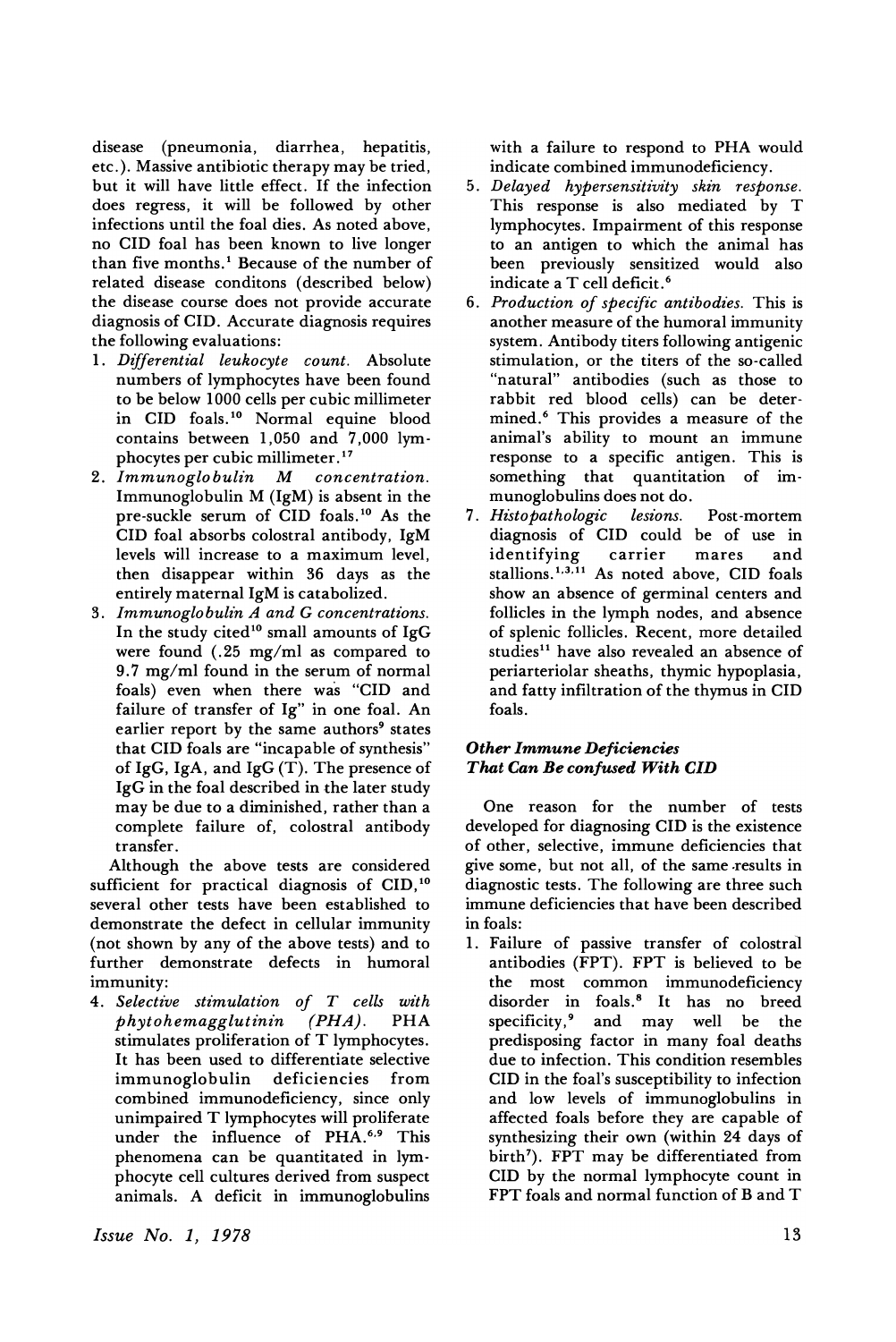lymphocytes. Since there is some foal production of IgM in utero,<sup>8</sup> this immunoglobulin would be present withour passive transfer (but would be deficient in pre-suckle samples from CID foals). Since FPT is treatable (by transfusion of dam's plasma), it is of prime importance that is be differentiated from combined immunodeficiency (which has not been successfully treated) when making a diagnosis.

- 2. *Immunoglobulin* M *Deficiency*. A selective IgM deficiency was reported in five foals early this year.<sup>9</sup> Radial immunodiffusion done on serum from these animals showed IgM concentrations close to or below the lower limit of test sensitivity (5 mg/ml). The deficient animals included 3 Arabian and 2 Quarter horse foals, all with some form of infectious disease. Although little is known about this condition, it can be differentiated from CID by the normal levels of other immunoglobulins, normal numbers of lymphocytes, unimpaired T cell function, and B cell function impaired only in the
- one class of immunoglobulins.<br>Immunoglobulin deficiency (agam-3. *Immunoglobulin deficiency (agam-*<br>maglobulinemia) with functional  $maglobulinemia)$  with functional T lymphocytes. This condition has been identified in one Thoroughbred foal that lived to 17 months of age.<sup>6</sup> Tests on this foal showed absence or low levels of IgM, IgA, IgG, and IgG(T), but presence of delayed hypersensitivity response, normal numbers of lymphocytes, and normal proliferation of lymphocyte cultures when stimulated with phytohemagglutinin. The differences in these tests to those of typical CID foals should be noted, along with the age of the animal at death (much older than CID foals).

# *Eradication of CID*

Since CID is a genetic trait, the only logical means of eradication is by identification of carrier mares and stallions. Severl authors<sup>1,3</sup> have stated the opinion that CID is an autosomal recessive trait, and one study, $<sup>1</sup>$ </sup> involving 257 Arabian foals, supports this conclusion. In this study,<sup>1</sup> 6 foals  $(2.3\%)$  were found to have combined immunodeficiency. These foals were born of normal parents (thus the conclusion that the trait is recessive). In a larger study, CID foals were found to be approximately evenly divided between males and females; thus, the conclusion that the trait is linked to an autosomal, rather than a sex chromosome. Because of the prevalence of CID, it has also been suggested that the trait might be related to some other trait that breeders select for.

No published attempt has been made to trace the CID trait through specific lines of inheritance ('blood lines") in the Arabian breed. Although such a study would be hindered by the number of undiagnosed cases of CID, it will become more practical as more veterinarians become aware of the condition. Such a study would be important if eradication of this trait is to be attempted.

# *Treatment of CID*

Immunotherapy in two foals with CID has been attempted<sup>13</sup> and, if human patients are any indication, provides the only available means of therapy in these cases. Long term antibiotic therapy has been reported as being successful in Arabian foal adenoviral infection,<sup>12</sup> but these were probably not CID<br>foals. Of the two foals given imtwo foals given immunotheryapy, one received a bone marrow transplant from the most histocompatible sibling that could be found. Because of the absence of a marrow donor in the second case, a fetal thymus transplant was attempted. Both transplant experiments ended with the death of the foals. Evidence in the case of the thymus transplant foal was given for a graft versus host reaction, a result which points to some of the problems in CID immunotherapy.

The two main problems in CID transplant therapy are whether the host will accept the transplant, and whether the transplant will accept the host. The ability of the host to reject the transplant is weakened by the condition being treated, thus the graft versus host reaction assumes the greatest importance. It is a paradox that the very cells being transplanted probably represent the greatest threat in such a rejection.

Successful immune cell transplants have been made in human CID patients,<sup>15</sup> the greatest success being made with bone marrow transplants from histocompatible donors. In the absence of donors, a fetal thymus transplant has been tried with success